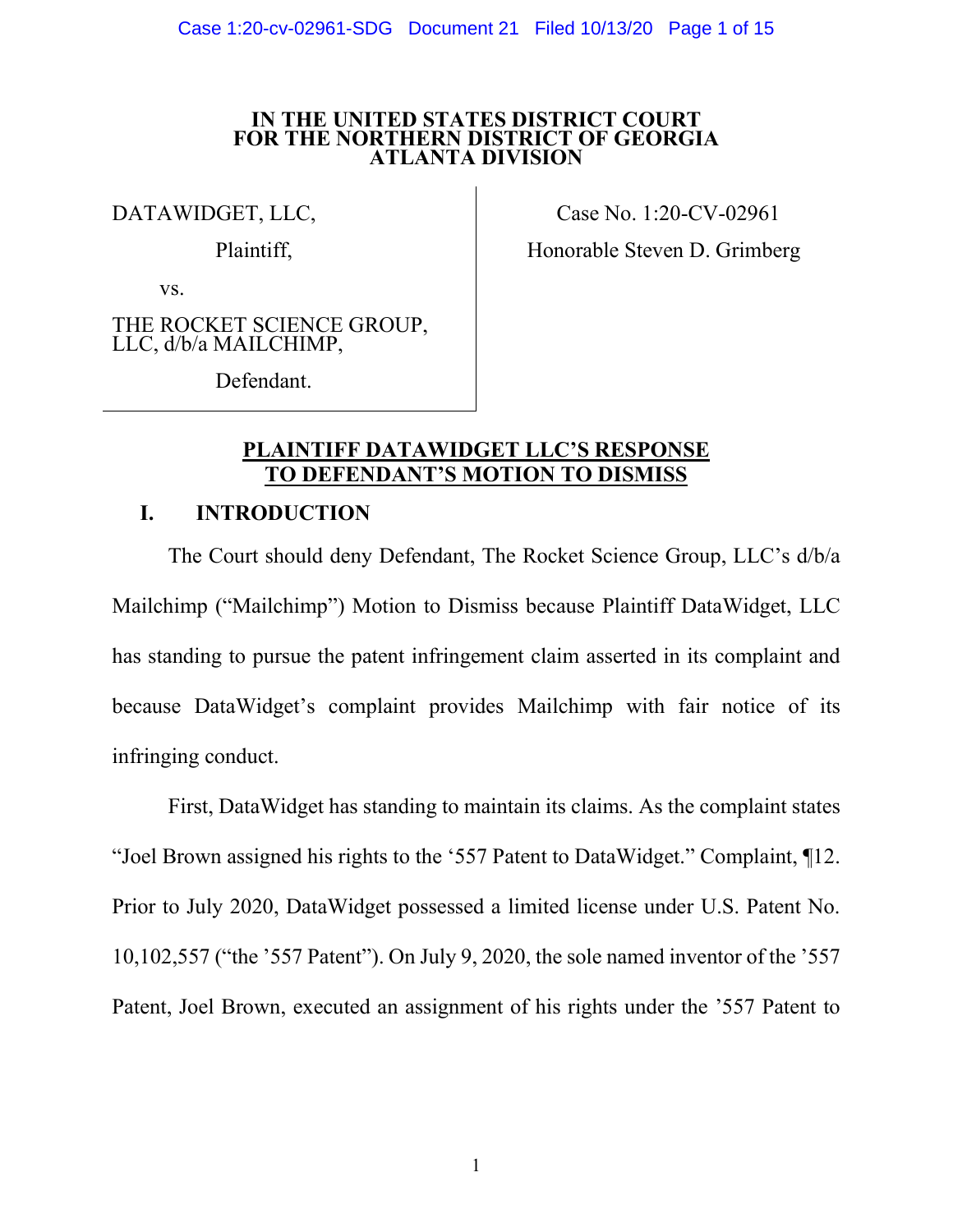DataWidget. Accordingly, DataWidget possesses the necessary standing to maintain its claims. $<sup>1</sup>$  $<sup>1</sup>$  $<sup>1</sup>$ </sup>

Second, DataWidget's complaint contains sufficient allegations to state a patent infringement case against Mailchimp. The system described by the '557 Patent is not so complex that page upon page of detailed factual allegations are necessary to put Mailchimp on notice of its infringing conduct. The complaint, at paragraphs 11-22 describes the '557 Patent. Paragraphs 35-40 describe Mailchimp's infringing conduct based on Plaintiff's understanding of Mailchimp's operations. No more is necessary to survive a motion to dismiss under Rule 12(b)(6).

# **I. RELEVANT ALLEGATIONS**

# **A. Allegations Addressing Standing**

Two paragraphs in the complaint resolve any questions of standing:

Paragraph 11 of the complaint alleges: "The '557 Patent, entitled SYSTEM AND METHOD FOR SELLING CUSTOMER-SPECIFIC DATA SUBSETS ON A THIRD-PARTY WEBSITE USING A WEB WIDGET, was duly and legally issued on October 16, 2018, and names Joel Brown as the inventor."

Paragraph 12 of the complaint alleges: "Joel Brown assigned his rights to the '557 Patent to DataWidget, a company that employs his father, Graham Brown."

<span id="page-1-0"></span><sup>&</sup>lt;sup>1</sup> The Court should deny Mailchimp's motion to dismiss; but in the alternative, DataWidget requests leave to amend its complaint to clarify allegations concerning DataWidget's rights to the '557 Patent.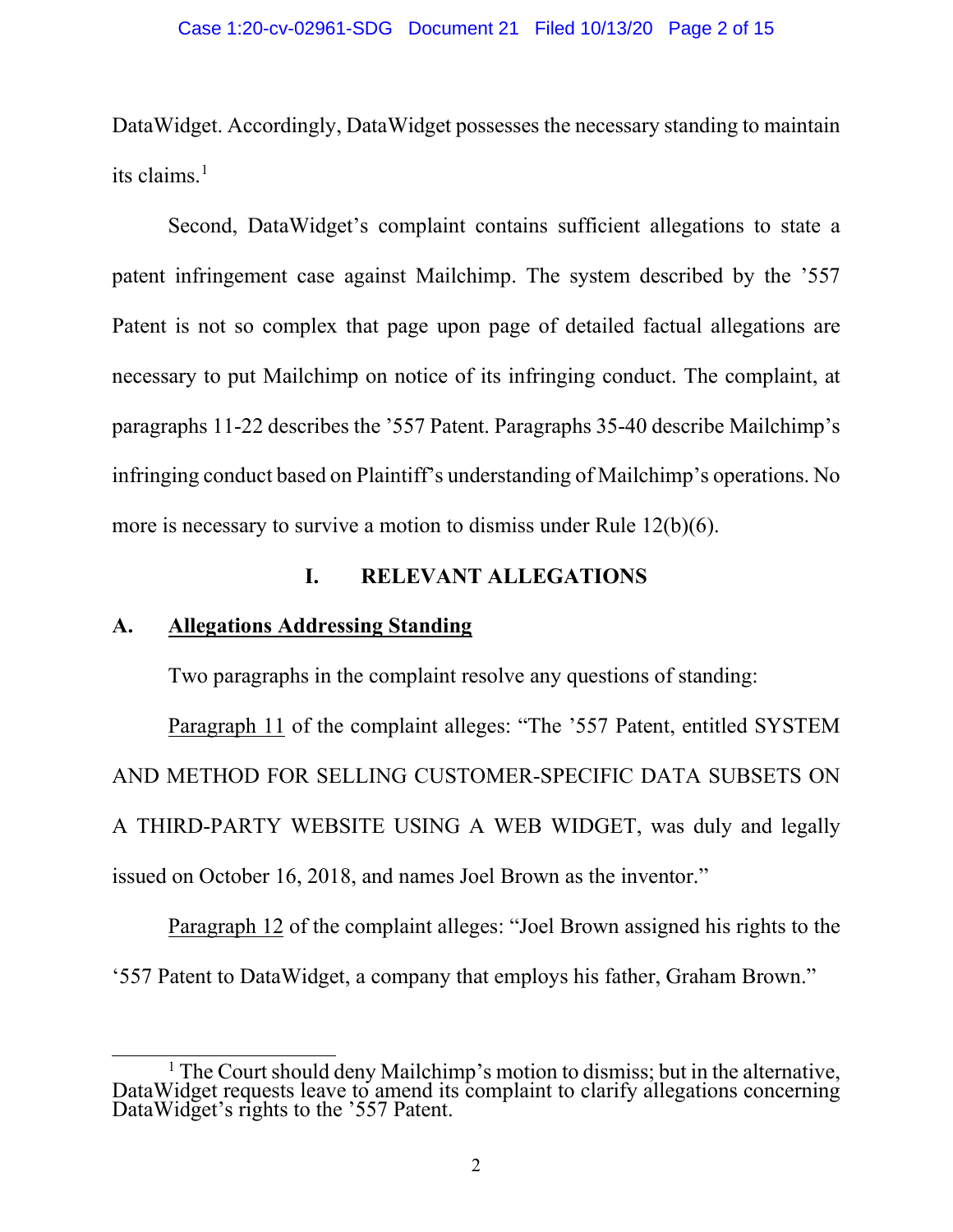To the extent that the Court believes that more detail is necessary, DataWidget includes as an exhibit the Declaration of Graham Brown and the July 9, 2020 Patent Assignment Agreement in which Joel Brown "irrevocably conveys, transfers, and assigns to Assignee [DataWidget], and Assignee hereby accepts, all of Assignor's [Joel Brown] right, title, and interest in and to the" '557 Patent.<sup>[2](#page-2-0)</sup> Exhibit 1 to Declaration of Graham Brown, July 9, 2020 Patent Assignment Agreement. The Declaration of Graham Brown is attached to this Response as Exhibit A.

## **B. Allegations Sufficient to State a Claim for Patent Infringement**

The '557 Patent describes a system that allows customers to have a streamlined process for purchasing both data, like mailing addresses, and products, like postcards and postage, in a single transaction. Complaint ¶16. One of the primary commercial uses of the '557 Patent is facilitating direct mail campaigns for advertising purposes. Complaint ¶16. Like any system, '557 Patent contains several components. First, the system involves an entity that stores data on a server and sells access to that data. Complaint ¶17. Second, the system involves an entity that provides printing services to customers through an e-commerce website. Complaint ¶17. Third, the system involves a "widget" or software application that allows customers to view, extract, and cause data to be downloaded from the data seller and

<span id="page-2-0"></span> $2 \text{ The Patent Assegment Agreement refers to Elford, LLC which was}$ DataWidget's prior name.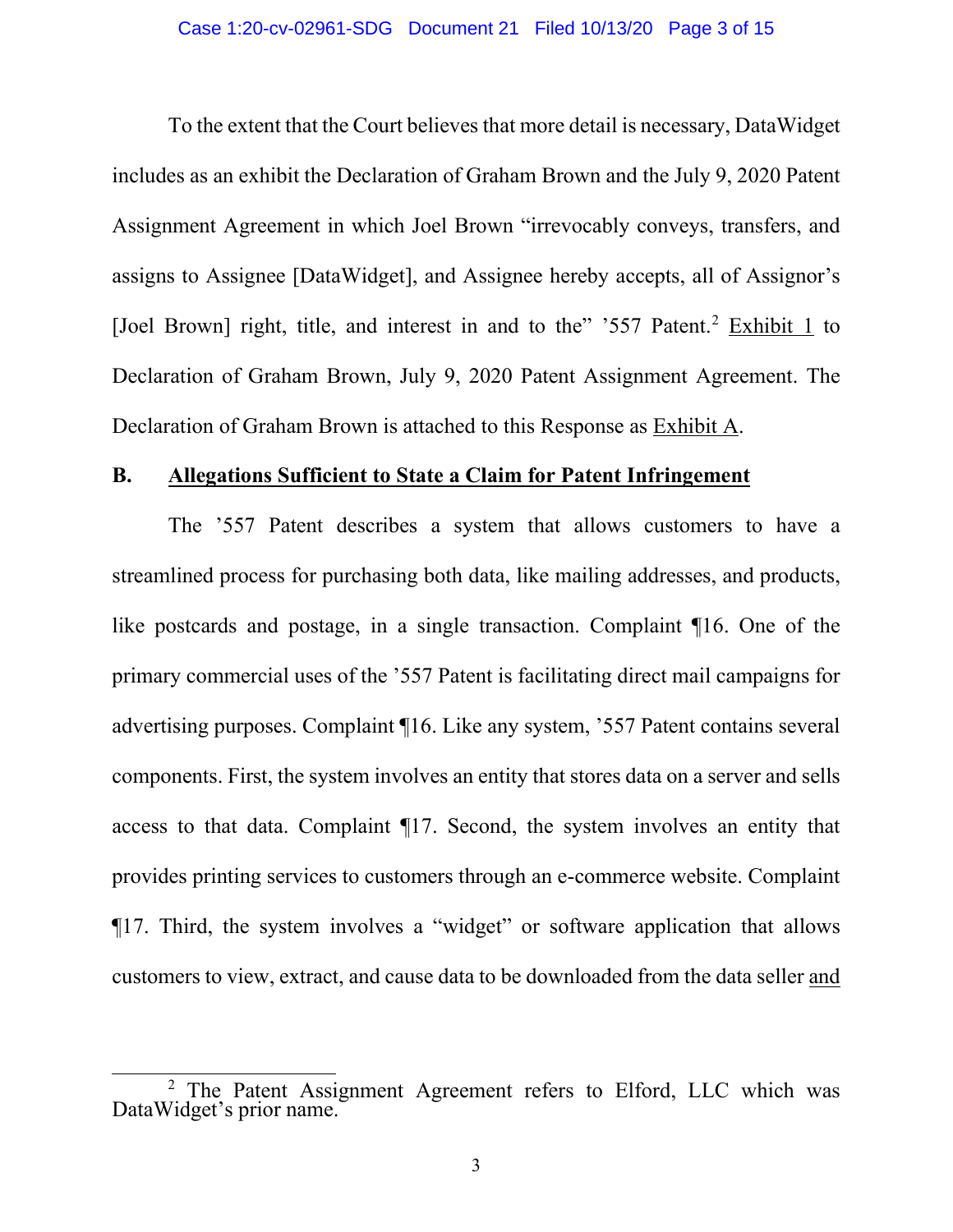#### Case 1:20-cv-02961-SDG Document 21 Filed 10/13/20 Page 4 of 15

that allows the customers to purchase printing services from through an e-commerce vendor and that allows the customer to purchase the printing services and a data subset in a single transaction. Complaint ¶17. A system that embodies the '557 Patent will not necessarily reveal to customers that the customer is querying a thirdparty's database. Instead, the system streamlines the process for customers by allowing them to view, search, and purchase data using the same interface, and the same website, that it uses to build and purchase products for direct mail campaigns (and other purposes). Complaint ¶¶18-20. A customer using an e-commerce website like Mailchimp's does not necessarily know who is providing the data, who is storing the data, or what particular software is being used to facilitate the exchange of information among the customer, data seller, and e-commerce vendor. The customer only has access to the interface; it cannot access the "back end" that reveals the ecommerce vendor's code or its business relationships. One of the major benefits of the '557 Patent is that the acquisition of data via a third party is transparent to the customer.

The four major sections of DataWidget's complaint: 1) describe the '557 Patent; 2) describe the conduct of certain  $3<sup>rd</sup>$  parties that in some circumstances facilitate infringement of the '557 Patent; and 3) describe Mailchimp's infringing conduct; and 4) describe notice that Mailchimp received of its infringing conduct.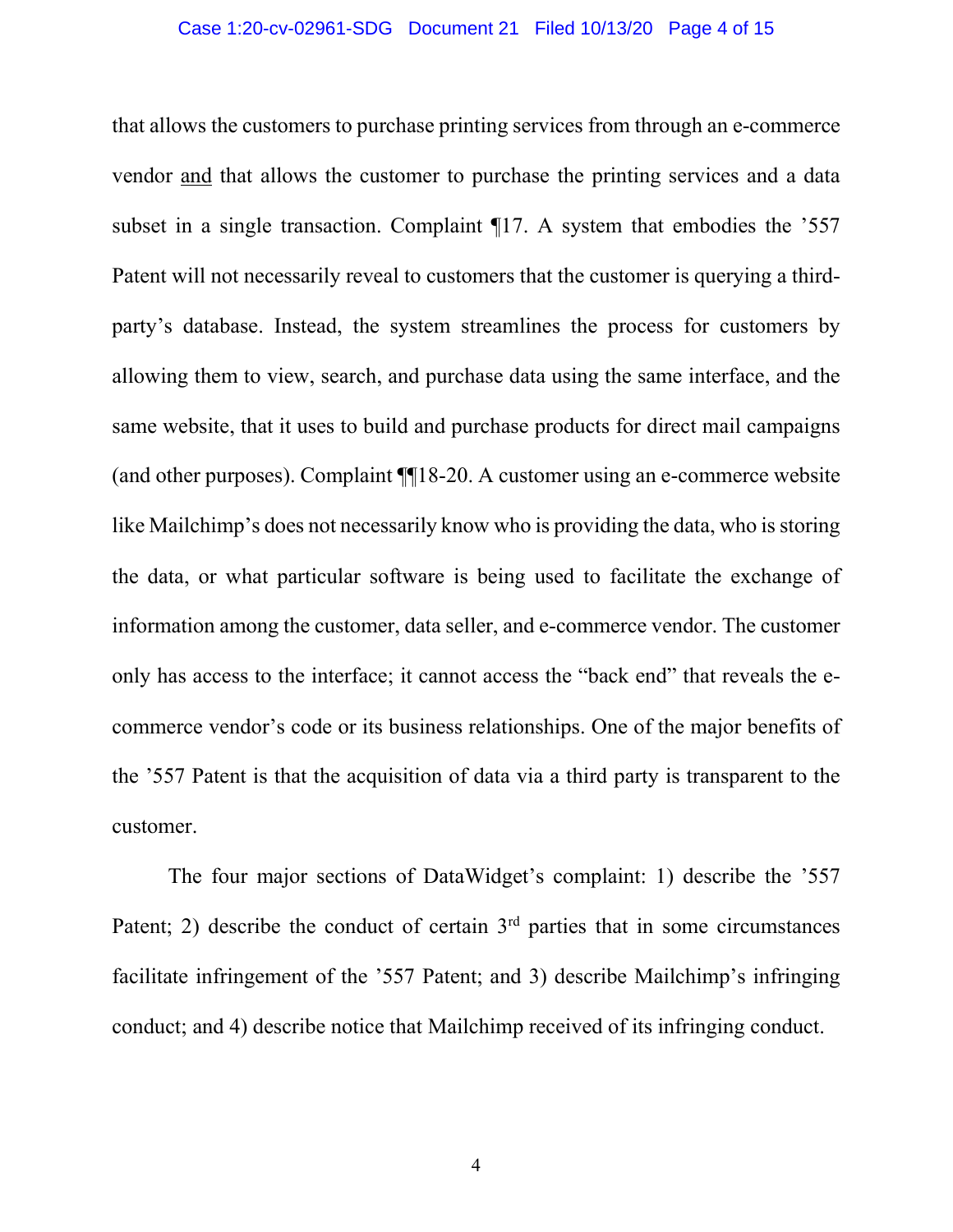First, paragraphs 11-22 describe the '557 Patent, which is attached as an exhibit to the complaint. Mailchimp does not challenge DataWidget's description of the '557 Patent.

Second, paragraphs 23-34 describe the way in which third parties, such as USAData, Compact, Accudata, and Mailers Haven aid direct infringers, like Mailchimp, in their infringement of the '557 Patent. These third parties: 1) sell data to customers through e-commerce vendors in a manner that infringes upon the '557 Patent; and/or 2) give e-commerce vendors access to the software widget that facilitates the system of information exchange described in and protected by the '557 Patent. Complaint ¶¶23-24, 27-28, 30-34.

Third, paragraphs 35-40 contain allegations describing Mailchimp's infringing conduct. DataWidget alleges that Mailchimp operates an e-commerce site that offers printing and direct-mail services. Complaint ¶35. DataWidget alleges that Mailchimp partners with data sellers to provide data for customers to view, query and purchase. Complaint ¶36. DataWidget alleges that Mailchimp either built or integrated a software widget into its website that allows customers to view, extract, and cause data to be downloaded from the data seller and that allows the customers to purchase printing services from through an e-commerce vendor and that allows the customer to purchase the printing services and a data subset in a single transaction. Complaint ¶37-39. DataWidget further alleges that Mailchimp's use of,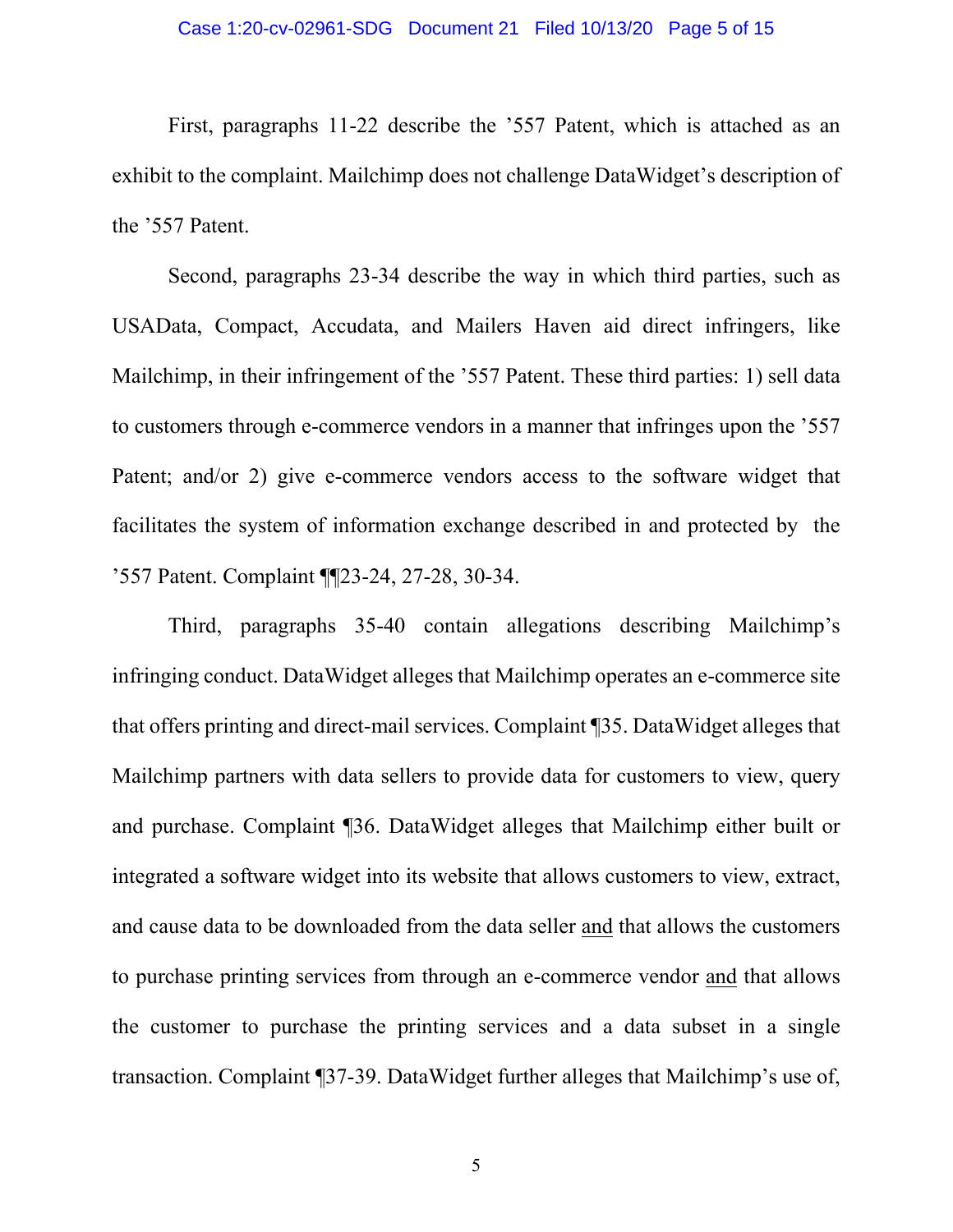and sale of access to, a system that replicates the protected features of the '557 Patent constitutes direct infringement of the '557 Patent.

Fourth, paragraphs 41-43 allege that Mailchimp was provided notice of the '557 Patent, was requested to participate in DataWidget's investigation of potential infringement by Mailchimp, and declined to cooperate in DataWidget's pre-suit investigation.

### **II. LEGAL STANDARD**

### **A. Standard for Dismissal for Lack of Standing under Rule 12(b)(1)**

The burden on a plaintiff to demonstrate standing depends on the stage of litigation when standing has been challenged and thus the burden is at its lowest on a motion to dismiss for lack of standing. *Fair Fight Action, Inc. v. Raffensperger*, 413 F. Supp. 3d 1251, 1264 (N.D. Ga. 2019) (citing *Lujan v. Defs. of Wildlife*, 504 U.S. 555, 560–61 (1992)). When presented with a motion to dismiss for an alleged lack of standing, courts look to see if the plaintiff has pled "sufficient…general factual allegations." *Taylor v. Polhill*, 964 F.3d 975, 980 (11th Cir. 2020) (quoting *Bochese v. Town of Ponce Inlet*, 405 F.3d 964, 975 (11th Cir. 2005)) (internal quotation marks omitted). General allegations are presumed to "embrace those specific facts that are necessary to support the claim" at issue. *Wilding v. DNC Servs. Corp*., 941 F.3d 1116, 1124 (11th Cir. 2019) (quoting *Bennett v. Spear*, 520 U.S. 154, 168 (1997)). Furthermore, a court must take as true all facts pled. *Corbett v.*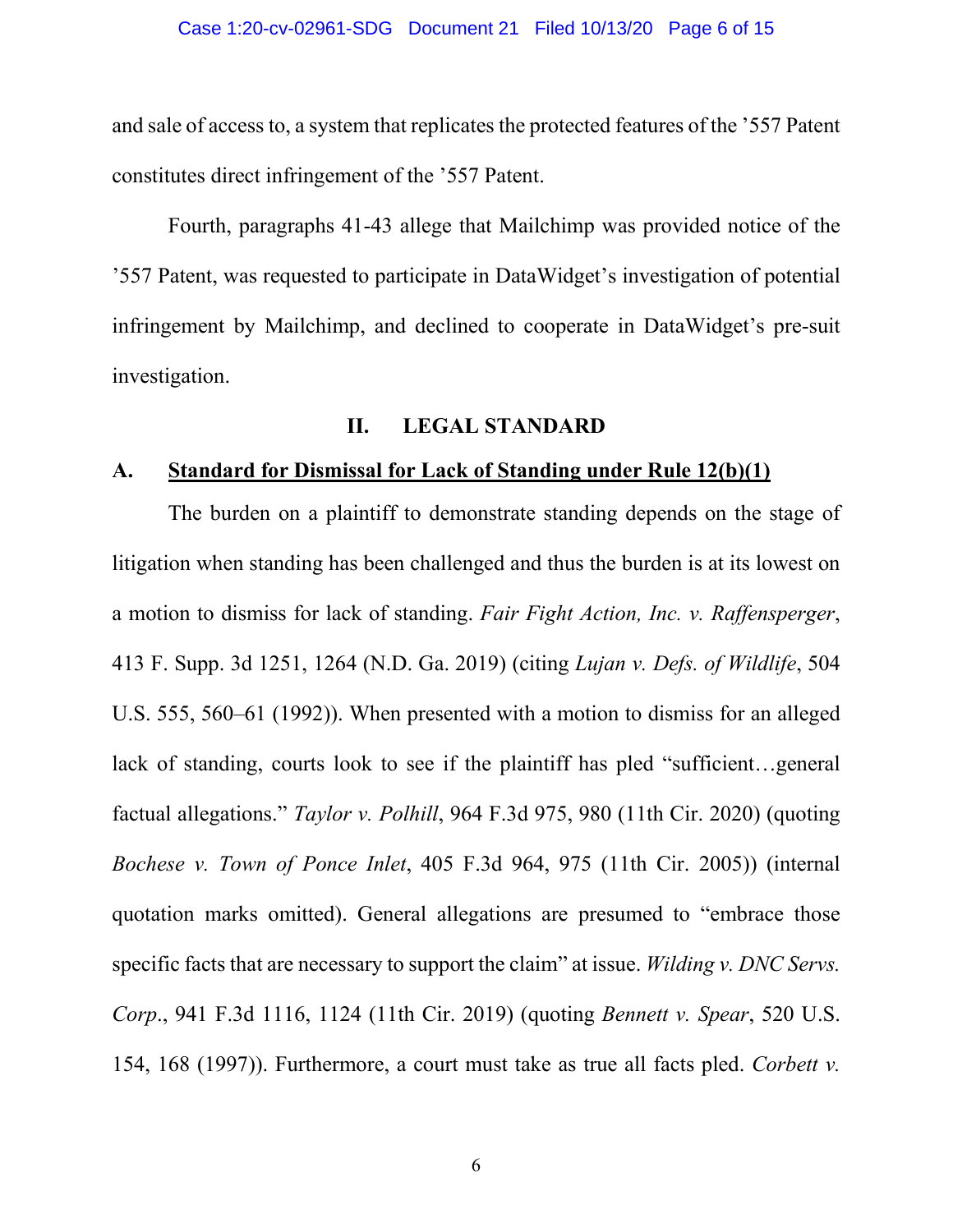*Transportation Sec. Admin*., 930 F.3d 1225, 1228 (11th Cir. 2019) (citations omitted). In sum, courts are to take a holistic approach to evaluating standing and even consider "'facts beyond the four corners' of the pleading that are relevant to the question of standing." *Id.* (quoting *Cone Corp. v. Fla. Dep't of Transp.*, 921 F.2d 1190, 1206 n.50 (11th Cir. 1991).

# **B. Standard for Dismissal of Patent Infringement Claims under Rule 12(b)(6)**

To satisfy Rule 8(a)(2), a complaint must include only a "short and plain statement of the claim showing that the pleader is entitled to relief." *Ashcroft v. Iqbal*, 556 U.S. 662, 677–78 (2009). This same standard applies in cases of direct patent infringement. *WhereverTV, Inc. v. Comcast Cable Commc'ns*, LLC, No. 2:18- CV-529-FTM-99CM, 2019 WL 718576, at \*2 (M.D. Fla. Feb. 20, 2019) (citing *Nalco v. Chem-Mod, LLC*, 883 F.3d 1337, 1347-48 (Fed Cir. 2018)).

When evaluating the sufficiency of a complaint on a motion to dismiss, all facts pled in the complaint are assumed to be true, and all allegations are to be viewed in the light most favorable to the plaintiff. *Express Franchise Servs., L.P. v. Impact Outsourcing Sols., Inc.*, 244 F. Supp. 3d 1368, 1374 (N.D. Ga. 2017) (citing *Powell v. Thomas*, 643 F.3d 1300, 1302 (11th Cir. 2011)); *see also Dell, Inc. v. This Old Store, Inc.*, No. CIV.A. H-07-0561, 2007 WL 2903845, at \*2 (S.D. Tex. Oct. 3, 2007) (*citing Erickson v. Pardus*, 551 U.S. 89, 93 (2007)) ("The complaint must be liberally construed in favor of the plaintiff and all well-pleaded facts taken as true.").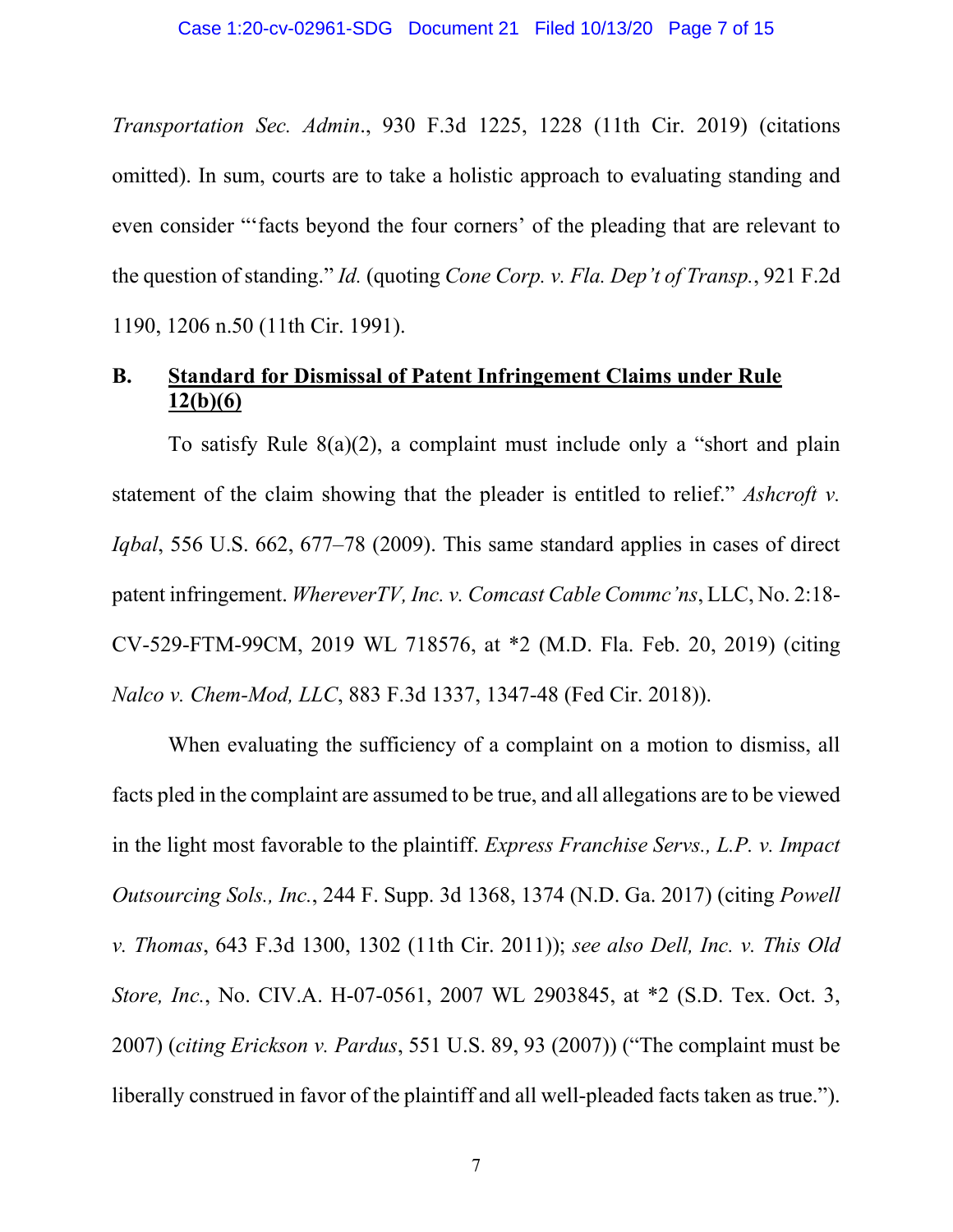To rule on a 12(b)(6) motion, courts conduct a two-step review. The first step is for the court to "(1) eliminate any allegations in the pleading that are merely legal conclusions, and (2) where there are well-pleaded factual allegations, 'assume their veracity and ... determine whether they plausibly give rise to an entitlement to relief.'" *Express Franchise Servs.*, L.P., 244 F. Supp. 3d at 1374 (quoting *Iqbal*, 556 U.S. at 679, 129 S. Ct. at 1950). For a plaintiff to successfully plead a claim for direct infringement, its "complaint must include five factual assertions: (1) ownership of the patent; (2) name of each defendant; (3) cite the patent allegedly infringed; (4) state how the defendant allegedly infringes; and (5) point to the sections of the patent law invoked." *Advanced Screenworks, LLC v. Mosher*, No. 219CV758FTM29MRM, 2020 WL 1188468, at \*3 (M.D. Fla. Mar. 12, 2020) (citing *WhereverTV*, Inc., 2019 WL 718576 at \*3).

## **III. ARGUMENT**

# **A. DataWidget has standing to maintain its claim against Mailchimp.**

As Mailchimp recognizes, "where the patent owner transfers all substantial rights in a patent to an assignee," the assignee has standing to maintain a patent infringement case. Mailchimp Br. at p. 5 (citing *Go Med. Indus. Pty., Ltd. v. C.R. Bard, Inc.*, No. 1:93-cv-1538-HTW, 1995 U.S. Dist. LEXIS 22200, at \*11 (N.D. Ga. Aug. 28, 1995)). Paragraph 12 of DataWidget's complaint alleges that "Joel Brown assigned his rights to the '557 Patent to DataWidget." Given the liberal pleading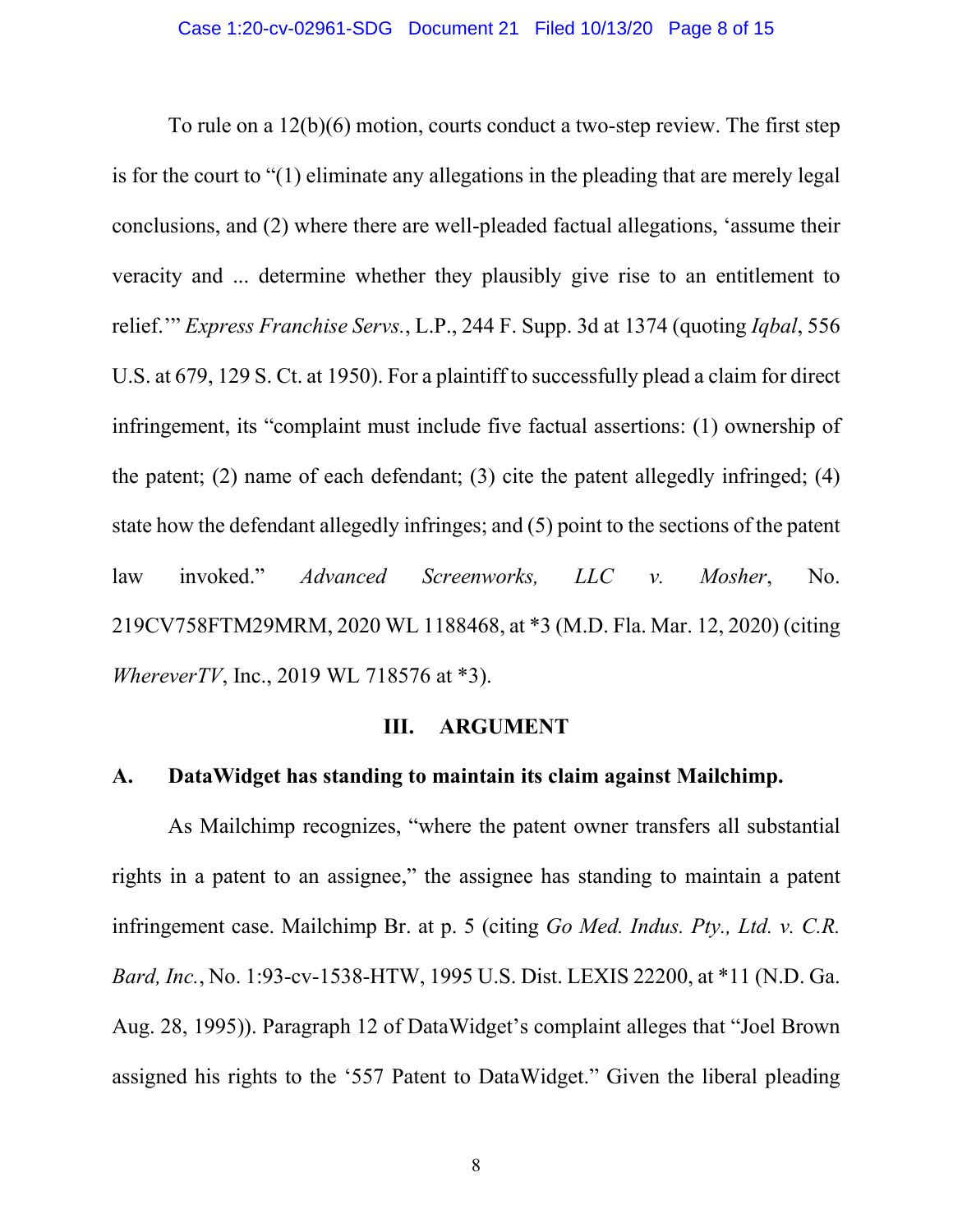#### Case 1:20-cv-02961-SDG Document 21 Filed 10/13/20 Page 9 of 15

standards of Rule 8 and the strict standard for dismissal under Rule 12, this allegation alone requires denial of Mailchimp's motion.

However, to avoid any doubt, DataWidget includes as an exhibit to its response, the July 9, 2020 Patent Assignment Agreement that spells out exactly what rights Mr. Joel Brown transferred to DataWidget. Ex. 1 to Declaration of Graham Brown. That agreement states that Joel Brown "irrevocably conveys, transfers, and assigns to Assignee [DataWidget], and Assignee hereby accepts, all of Assignor's [Joel Brown] right, title, and interest in and to the" '557 Patent. DataWidget possesses "all substantial rights" to the '557 Patent and it has standing to pursue and maintain this action. *See* Mailchimp Br. at p. 5-6 (quoting *Alfred E. Mann Found. for Sci. Research v. Cochlear Corp.*, 604 F.3d 1354, 1359–60 (Fed. Cir. 2010)).

# **B. DataWidget's Complaint Sufficiently Alleges Mailchimp's Infringing Conduct.**

DataWidget's complaint alleges sufficient facts to state a claim for direct patent infringement. At a minimum, Mailchimp's conduct through the direct mail/printing services offered through its website infringes on the first claim of the '557 Patent.

A complaint for direct patent infringement needs only to allege: (1) ownership of the patent; (2) name of each defendant; (3) cite the patent allegedly infringed; (4)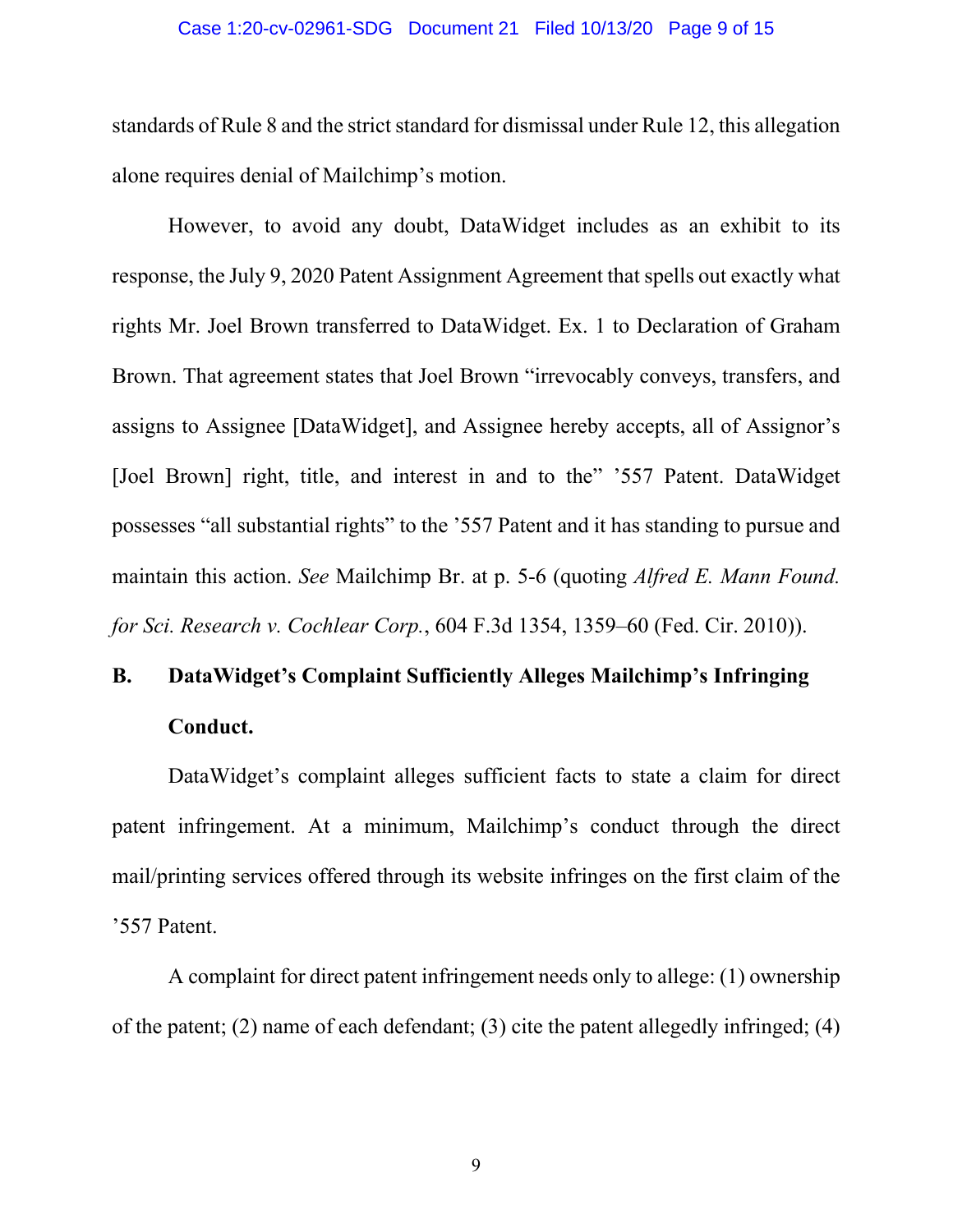#### Case 1:20-cv-02961-SDG Document 21 Filed 10/13/20 Page 10 of 15

state how the defendant allegedly infringes; and (5) point to the sections of the patent law invoked." Mosher, No. 219CV758FTM29MRM, 2020 WL 1188468, at \*3.

DataWidget alleges rights consistent with ownership due to Joel Brown's assignment to DataWidget. Complaint ¶12. DataWidget names Mailchimp. Complaint ¶3. DataWidget cites the '557 Patent. Complaint ¶2. DataWidget describes its understanding of the system Mailchimp uses to provide web-to-print services to customers in a manner that infringes the '557 Patent. Complaint  $\P$  35-40. DataWidget cites the relevant sections of the patent law invoked. Complaint ¶¶ 1, 53, "WHEREFORE" clauses.

Mailchimp's only serious challenge is to the fourth element stated above, whether DataWidget states how Mailchimp infringes. *See* Mailchimp Br. at pp. 10- 19. Mailchimp boasts that it refused to participate in DataWidget's pre-suit investigation and then erroneously focuses on DataWidget's lack of knowledge concerning the specific software widget and data vendor(s) that Mailchimp uses. *See*  Mailchimp Br. at p. 13. But neither of these facts are relevant to the Court's analysis. DataWidget is not required to allege specific software Mailchimp uses – nor could DataWidget do so since it cannot access Mailchimp's servers without Mailchimp's permission or a court order. Mailchimp does not seem to understand that the software widget is only a component of the system that '557 Patent embodies. DataWidget is not required to include a copy of the relevant software code with its complaint; it is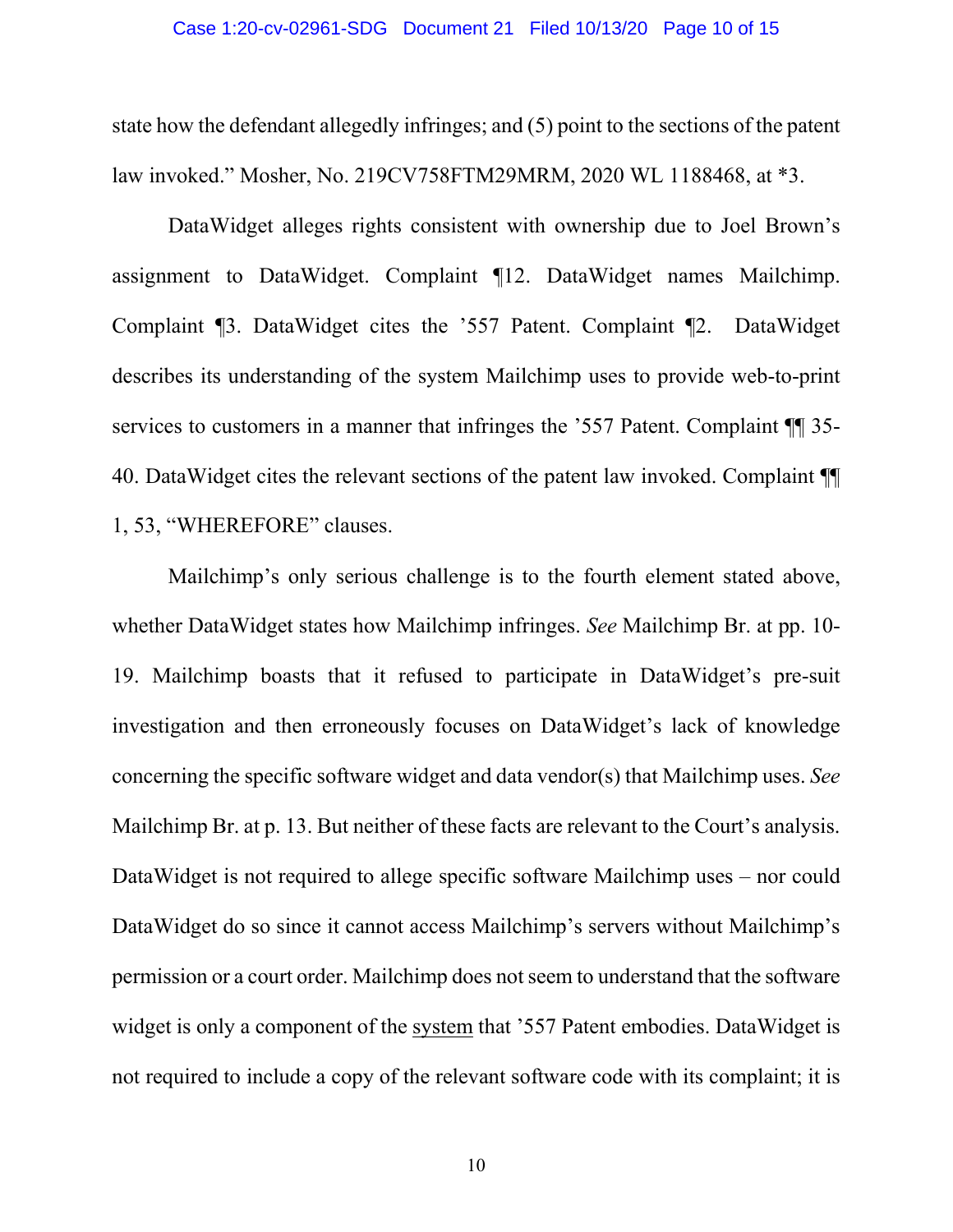sufficient for DataWidget to allege that the software performs the same functions as

the data extraction widget described in the independent claim of the '557 Patent.

DataWidget does so in Paragraph 38.

As the analysis from another court in this circuit demonstrates, allegations of

direct patent infringement need not be voluminous or pled in excruciating detail:

The following five elements are sufficient to state a claim for direct infringement, consistent with Form 18's example of a patent complaint: (1) ownership of the patent, (2) the infringer's name, (3) a citation to the infringed patent, (4) the infringing activity, and (5) citations to federal patent law. *See Phonometrics, Inc. v. Hospitality Franchise Sys., Inc.*, 203 F.3d 790, 794 (Fed. Cir. 2000). The Complaint alleges that Plaintiff is the owner of the Hawk Patent, which is identified by its full U.S. Patent Number. The Complaint further identifies each defendant and alleges that they intentionally infringed by marketing the patented technology and offering it for sale, and by soliciting investments in the Defendant Companies to promote the technology. Finally, the Complaint cites federal patent law. These allegations are sufficient.<sup>[3](#page-10-0)</sup>

*Spanakos v. Aronson*, No. 17-80965-CV, 2018 WL 2392011, at \*3 (S.D. Fla. Apr.

3, 2018)

As Mailchimp recognizes, DataWidget's obligation is only to "put defendants

on notice of what the defendants have done to infringe the patent in question."

Mailchimp Br. at p. 14 (quoting *Ware v. Circuit City Stores, Inc.*, No. CIVA 4:05-

CV-0156-RL, 2010 WL 767094, at \*2 (N.D. Ga. Jan. 5, 2010). DataWidget alleges

<span id="page-10-0"></span><sup>&</sup>lt;sup>3</sup> While Form 18 is no longer in use, the pleading standard laid out in that form is still applied frequently.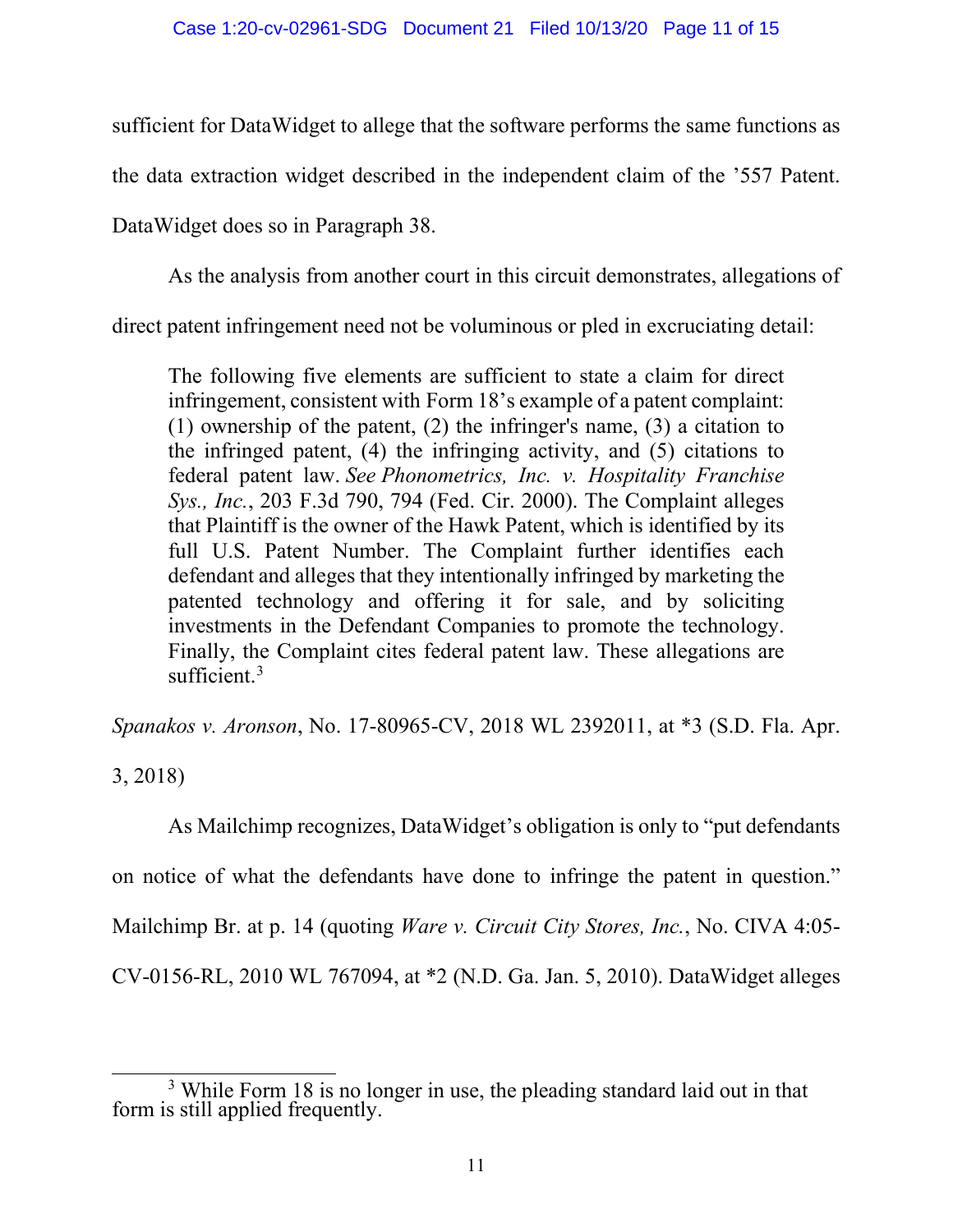that Mailchimp operates a website that "allows customers to use its website to search a data seller's database using their existing customers to formulate a model of preferred geographic and demographic characteristics, purchase data, and order printing services and charges customers for those products and services." Complaint ¶39. This allegation plainly puts Mailchimp on notice as to what conduct infringes the '557 Patent. DataWidget also alleges its understanding of the system that Mailchimp uses to offer these services to its customers in Paragraphs 35-38. Yes, DataWidget alleges those paragraphs "upon information and belief;" but these allegations are not speculative. They are based on Plaintiff's deep experience in the data and web-to-print industries and its belief of what happens "behind the scenes" in order for Mailchimp to offer the services it does in the manner that it does. DataWidget had no access to Mailchimp's technical documents, software code, or server logs prior to filing its complaint, so it makes sense that some allegations would be made upon information and belief. The same is true for allegations concerning what entity sells data to Mailchimp. *See* Complaint ¶37. While DataWidget does not know who is the data seller, the identity of the data seller is not relevant to potential patent infringement.

Mailchimp's misapprehension of the '557 Patent is best demonstrated by this sentence found near the end of its brief "In short, Mailchimp is unaware of what software is actually at issue in this case, or what vendors may have supplied that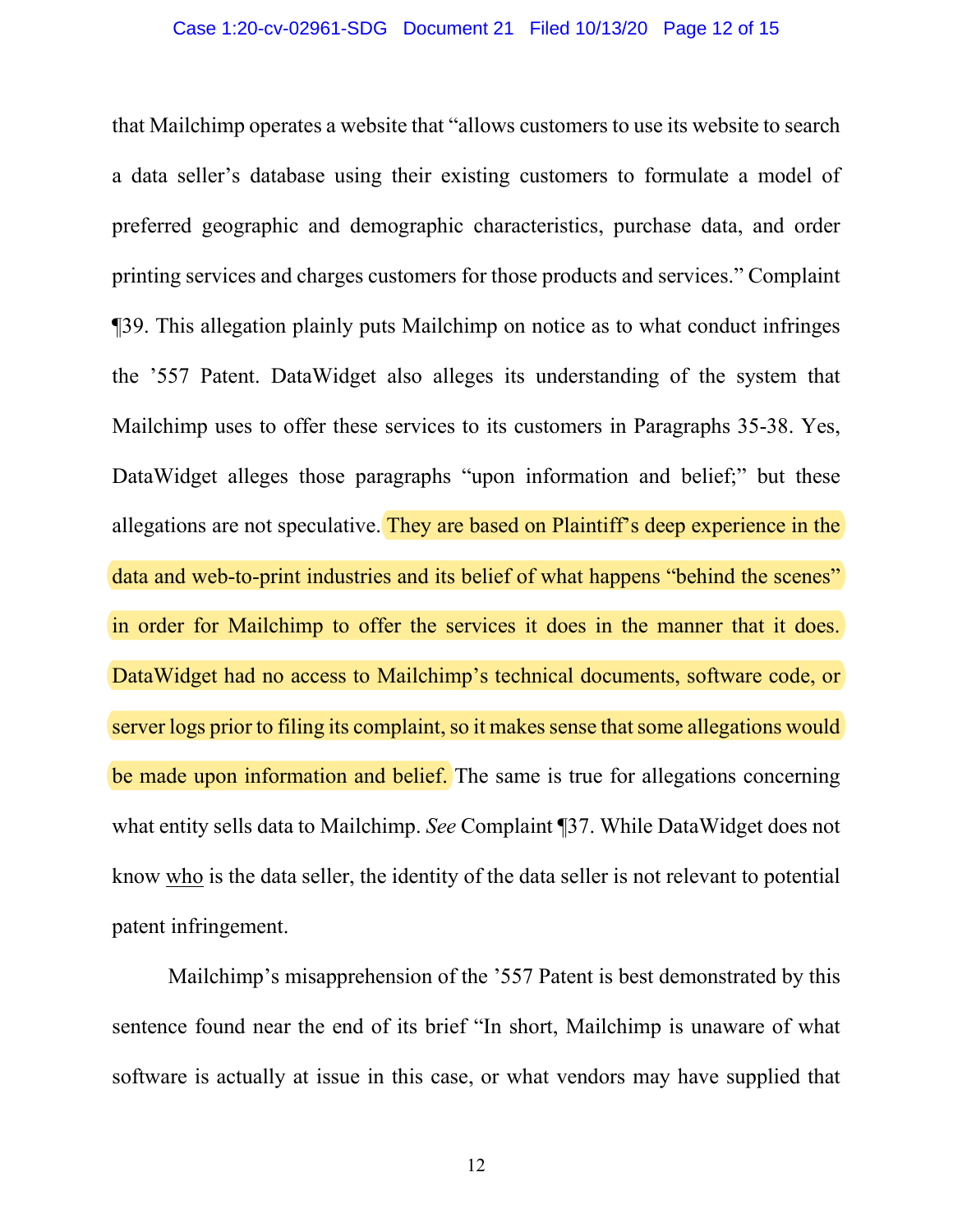software." Mailchimp Br. at p. 18. Neither the identity of the software nor the identity of the vendor that supplied the software are relevant to whether Mailchimp infringes the '557 Patent. It is enough that Mailchimp has a relationship with any third-party data seller provided that the exchange of information among the data seller, Mailchimp, and customer is configured in a manner that infringes upon the '557 Patent. Because DataWidget alleges these facts, Mailchimp's motion must be denied.

## **IV. CONCLUSION**

For these reasons DataWidget, LLC respectfully requests that the Court deny The Rocket Science Group, LLC's Motion to Dismiss.

This the 13<sup>th</sup> day of October 2020.

Respectfully submitted,

# HUFF, POWELL & BAILEY, LLC

*/s/ Max M. Wallace II*

DANIEL J. HUFF Ga. Bar No. 374860 Max M. Wallace II Ga. Bar No. 808564 *Counsel for Data Widget, LLC* 

999 Peachtree Street, NE Suite 950 Atlanta, Georgia 30309 (404) 892-4022 (404) 892-4033 (Fax) [dhuff@huffpowellbailey.com](mailto:dhuff@huffpowellbailey.com) mwallace@huffpowellbailey.com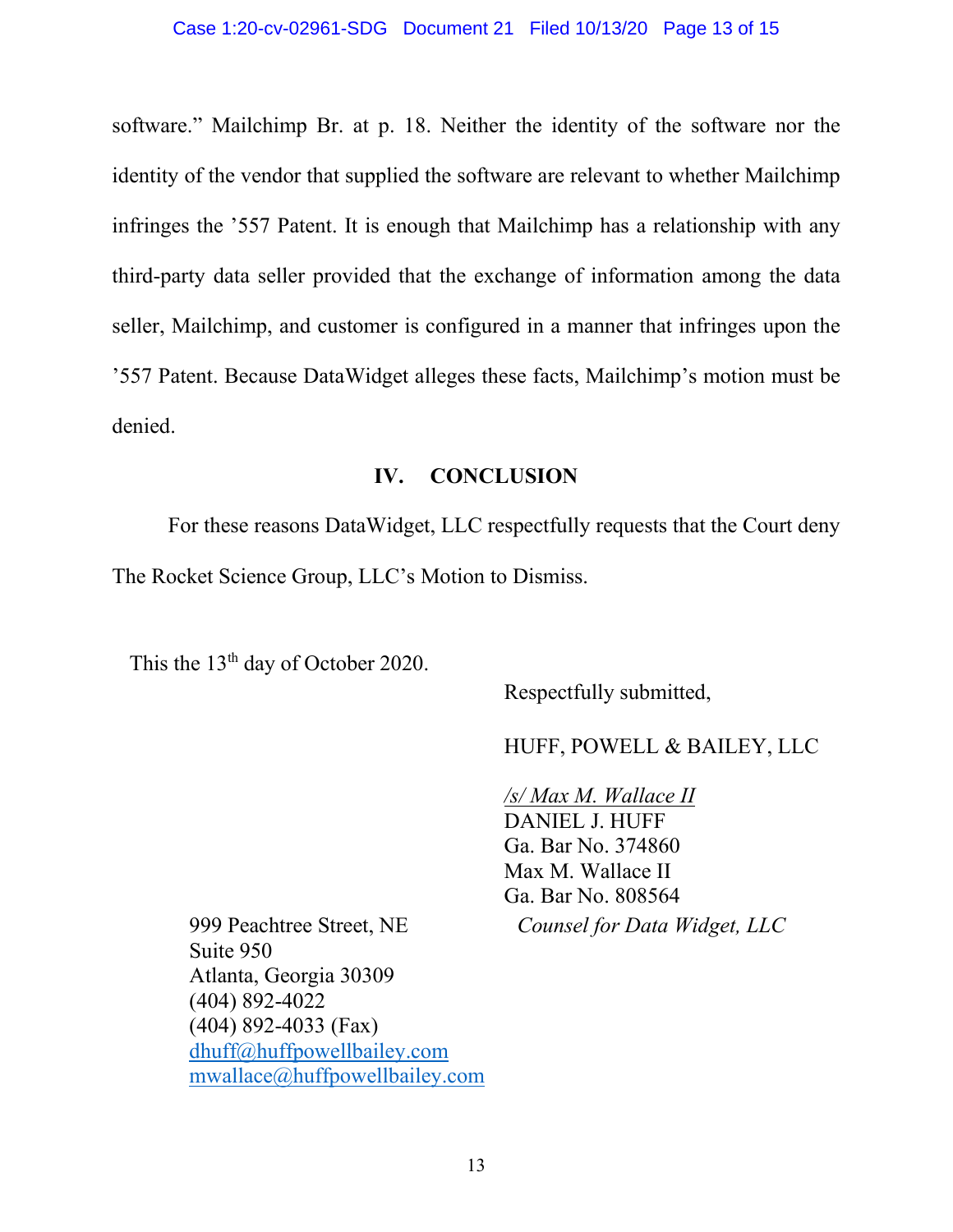*Admitted Pro Hac Vice* 

Koley Jessen P.C., L.L.O.

Gregory C. Scaglione, # 19368 Andrew S. Tugan, # 26917

One Pacific Place, Suite 800 1125 South 103rd Street Omaha, NE 68124-1079 (402) 390-9500 (402) 390-9005 (facsimile) Greg.scaglione@koleyjessen.com [Andrew.tugan@koleyjessen.com](mailto:Andrew.tugan@koleyjessen.com)